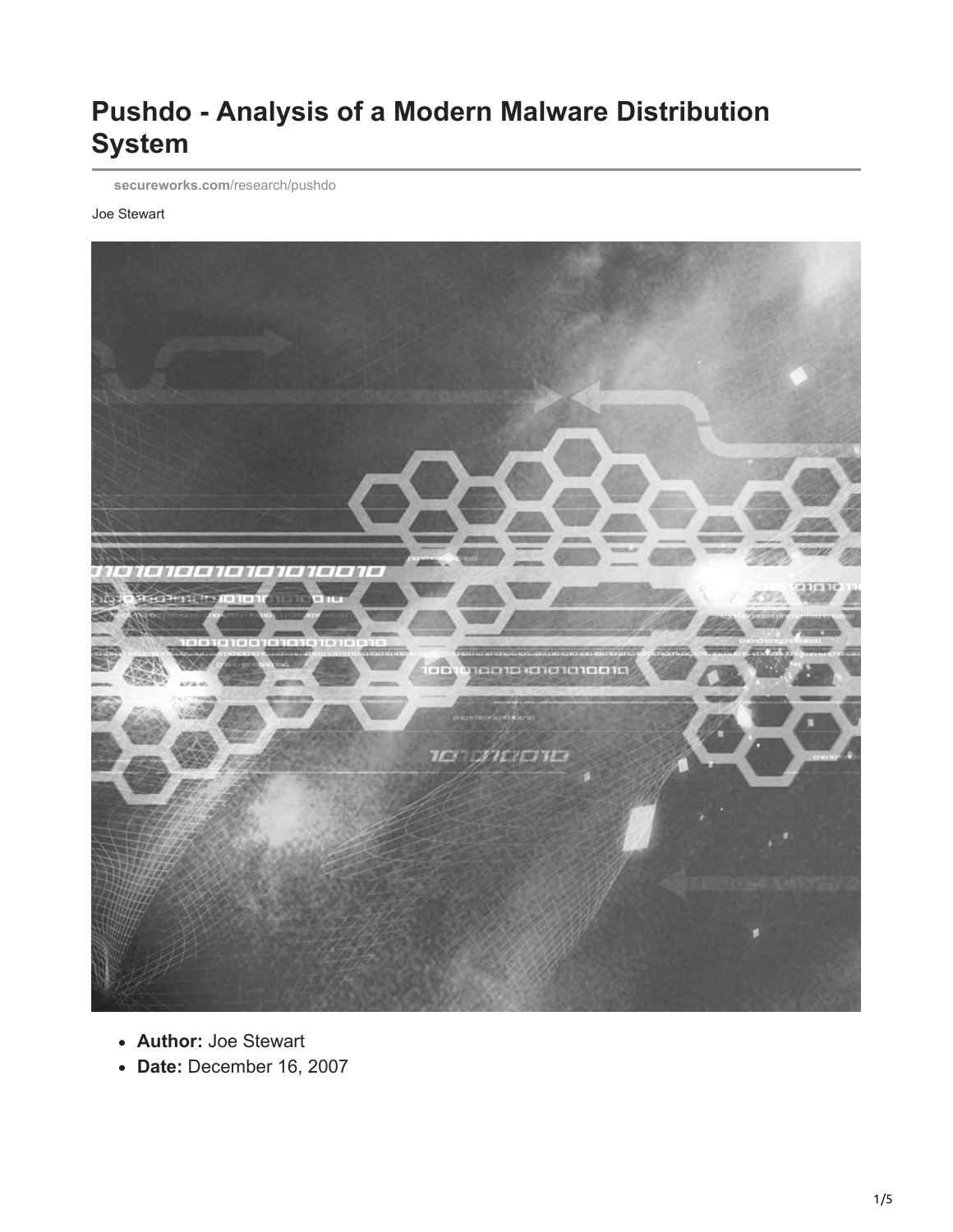Recently, Sophos published a [blog entry](http://www.sophos.com/security/blog/2007/12/876.html) detailing the trouble they are having with the **Pushdo trojan**, a fairly new and prolific threat being circulated in **fake "E-card"** emails. From their description, it is clear that the author(s) of **Pushdo** are making a concerted effort to spread their malware far and wide. But what exactly is Pushdo, and how does it work? We decided to take a closer look at this malware family.

**Pushdo** is usually classified as a **"downloader" trojan** - meaning its true purpose is to download and install additional malicious software. There are dozens of downloader trojan families out there, but Pushdo is actually more sophisticated than most, but that sophistication lies in the Pushdo control server rather than the trojan.

When executed, Pushdo reports back to one of several control server IP addresses embedded in it code. The server listens on TCP port 80, and pretends to be an Apache webserver. Any request that doesn't have the correct URL format will be answered with the following content.



The [Bender Bending Rodriguez](http://en.wikipedia.org/wiki/Bender_(Futurama)) text is simply misdirection to mask the true nature of the server - if the HTTP request contains the following parameters, one or more executables will be delivered via HTTP.



Pushdo HTTP Request Variables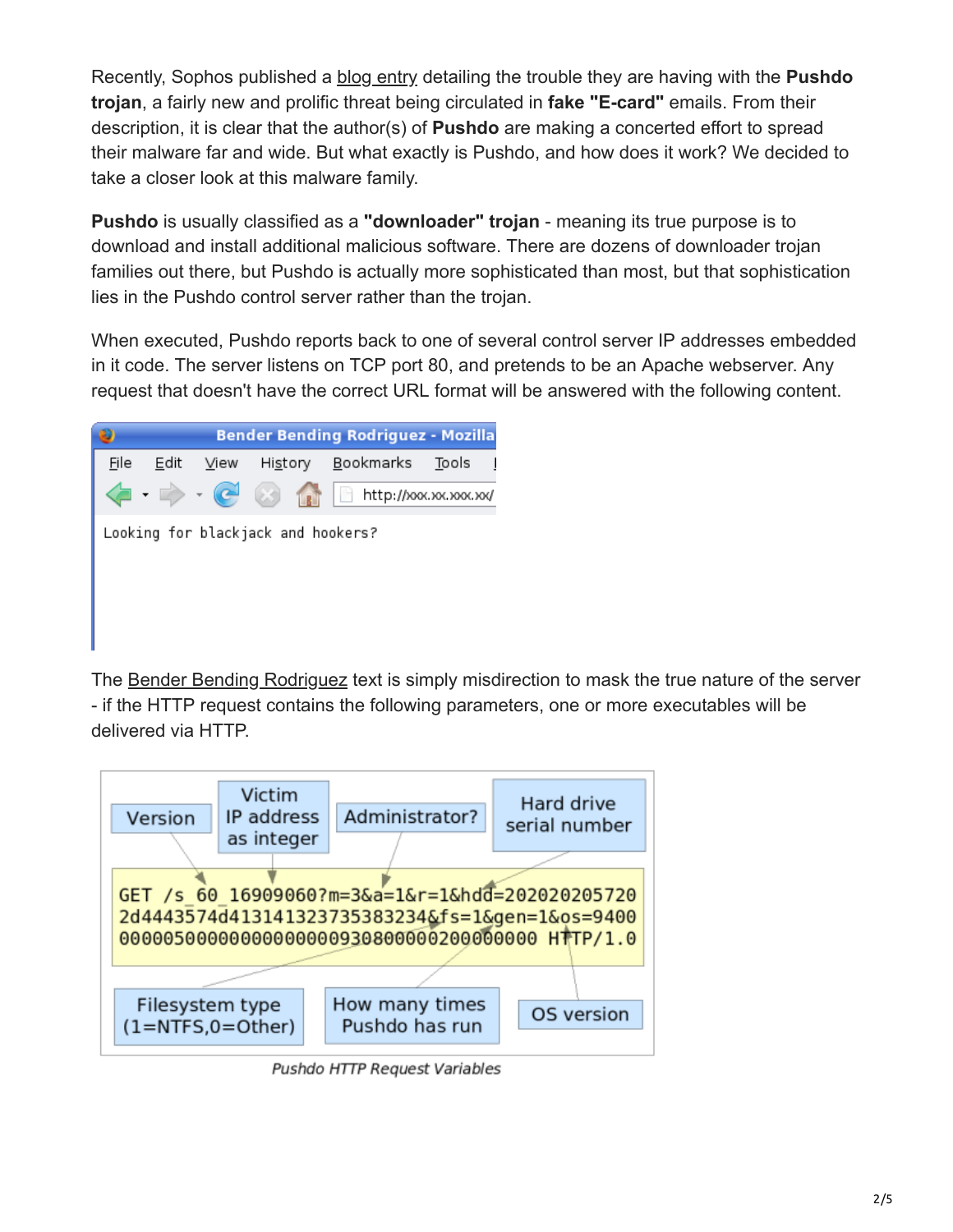The malware to be downloaded by Pushdo depends on the value following the "s-underscore" part of the URL. The Pushdo controller is preloaded with multiple executable files - the one we looked at contained 421 different malware samples ready to be delivered. The Pushdo controller also uses the GeoIP geolocation database in conjunction with whitelists and blacklists of country codes. This enables the Pushdo author to limit distribution of any one of the malware loads from infecting users located in a particular country, or provides the ability to target a specfic country or countries with a specific payload.

Pushdo keeps track of the IP address of the victim, whether or not that person is an administator on the computer, their primary hard drive serial number (obtained by SMART\_RCV\_DRIVE\_DATA IO control code), whether the filesystem is NTFS, how many times the victim system has executed a Pushdo variant, and the Windows OS version as returned by the GetVersionEx API call.

The use of the physical hard drive serial number as a identifier is interesting - it not only provides a unique ID for the infected system, but can also reveal information such as whether the code is running in a virtual machine or not. For instance, a VMware system might return a serial number of "00000000000000000001" or simply "00", which is very easily spotted in a list of serial numbers of major hard drive vendors. This could be a way for the malware author to spy on anti-virus companies using automated tools to monitor the malware download points.

As another anti-anti-malware function, Pushdo will look at the names of all running processes and compare them to the following list of anti-virus and personal firewall process names:

- avp.exe
- Armor2net.exe
- kpf4ss.exe
- blackd.exe
- PXAgent.exe
- ipfsrv.exe
- safensec.exe
- mcagent.exe
- mpsevh.exe
- mcuimgr.exe
- mcpromgr.exe
- mcusrmgr.exe
- mcupdmgr.exe
- mclogsrv.exe
- mctskshd.exe
- NPFSVICE.exe
- outpost.exe
- symlcsvc.exe
- sspfwtry2.exe
- vsmon.exe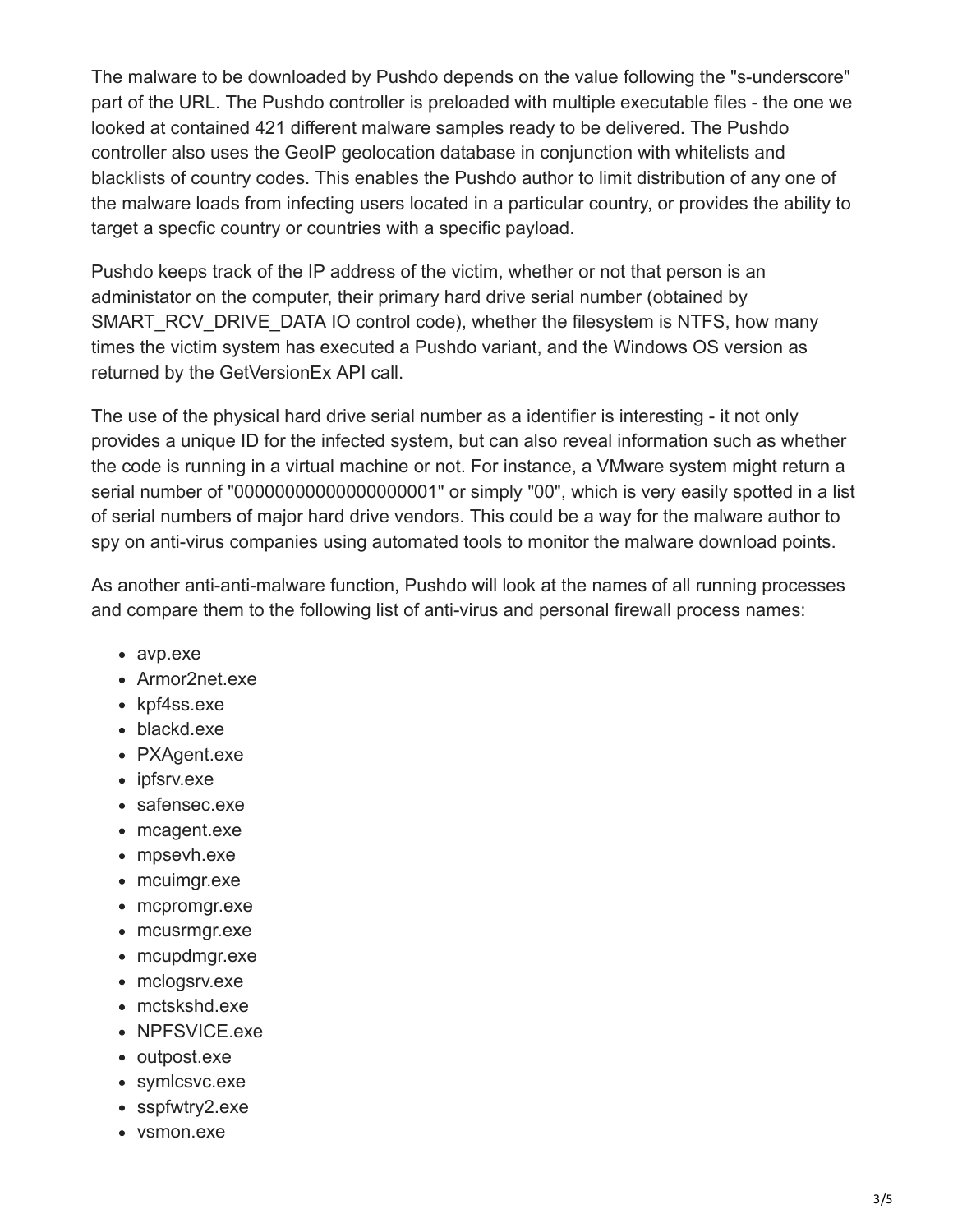- xcommsvr.exe
- vsserv.exe
- livesry.exe
- drweb32w.exe
- nod32krn.exe
- PAVFNSVR.exe
- PAVSRV51.exe

Instead of killing off these processes, as many other trojans/viruses attempt to do, Pushdo merely reports back to the controller which ones are running, by appending "proc=" and a list of the matching process names to the HTTP request parameters. This type of reconaissance is useful when determining which anti-virus engines or firewalls are preventing the malware from running or phoning home, by their absence from the statistics. This way the Pushdo author doesn't have to maintain a test environment for each AV/firewall product.

Most of the 421 malware samples from the Pushdo controller we examined were either the Wigon rootkit or the Cutwail spam trojan, however the following other trojans were being served by the controller:

- PRG/Wsnpoem
- PSW.LdPinch.NEL
- TrojanDownloader.Agent.NPQ
- Agent.AIA
- BHO NAT
- Rustock.NBK
- TrojanDownloader.Small.NYK

The large proportion of Cutwail/Wigon leads us to believe the same group is behind all three malware families. The Wigon rootkit is dropped onto the system when Pushdo is first executed, and is used to hide the Pushdo process and any subsequent malware that Pushdo might download.

It is able to determine which processes to hide by looking for a specific byte at a predetermined offset of the PE header. Cutwail also seems to share some similar code/programming techniques (as well as the use of the Wigon rootkit) with Pushdo. For instance, the use of environment variables to determine system paths, rather than more canonical Win32 API calls. This programming approach may also indicate the author of Pushdo (and Cutwail and Wigon) is more at home with Unix-like operating systems than Win32 platforms, although clearly he/she has proficiency on both.